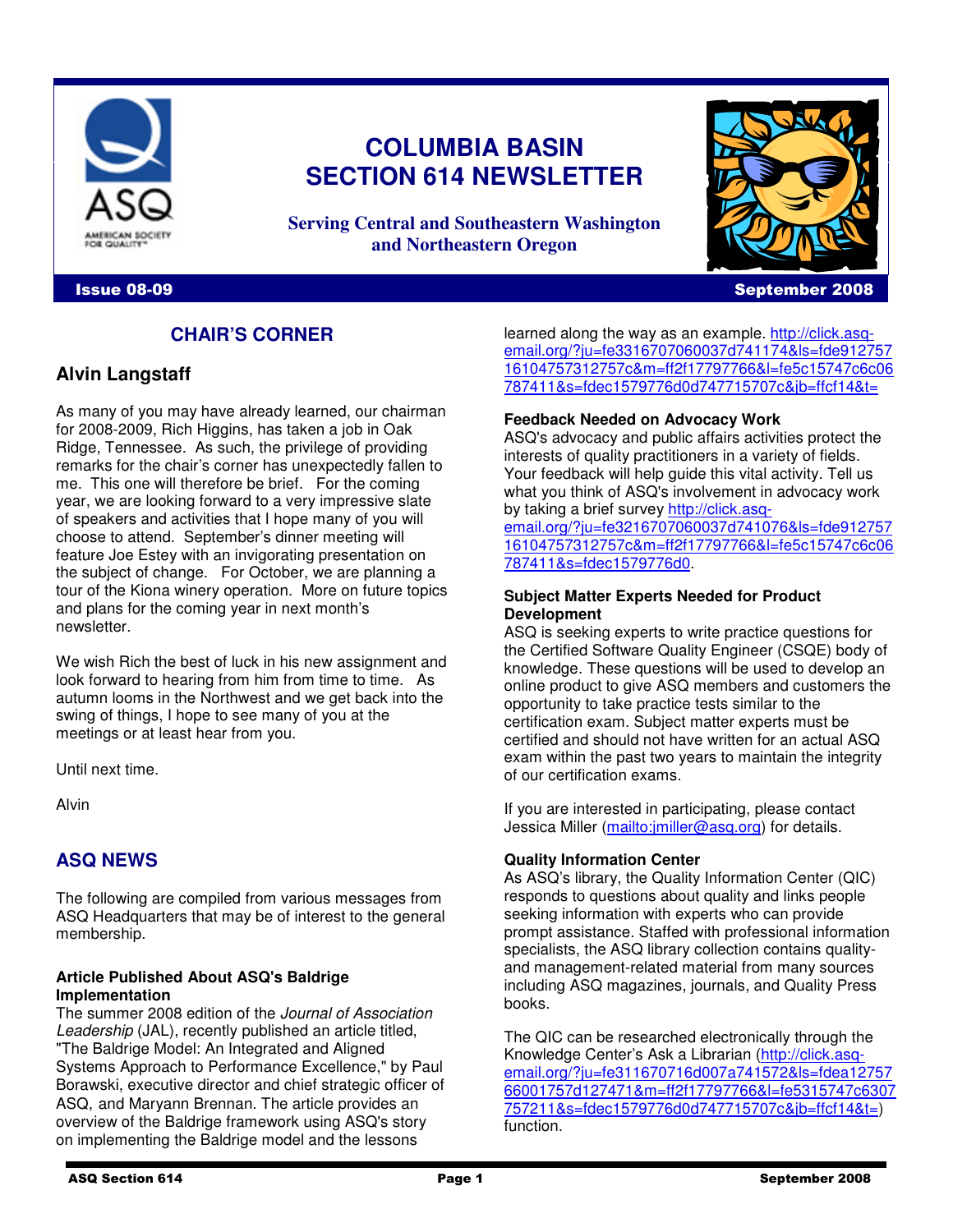

#### **Tuesday, September 16, 2008**

**LOCATION: Shilo Inn**  50 Comstock Richland, Washington

**5:30 p.m.** - Check in/Networking and no-host cocktail service **6:00 p.m.** - Dinner **7:00 p.m**. - Presentation

#### **DINNER BUFFET:**

- Chicken Dijon
- Honey Roaster Pork Loin with Caramelized Apples
- Garlic Mashed Potatoes
- Green Beans Almandine
- Sweet Biscuits w/honey butter
- Mixed Salad Greens
- Chef's Choice Salads
- Fresh Fruit & Berries Tray
- Assorted Desserts
- Coffee/Tea

#### **Cost:**

- \$ 17 ASQ members
- \$ 20 non-members
- \$ 5 presentation only

Reservations are requested by Sept 11. E-mail panda\_2@charter.net with your name, phone number, company affiliation, and type of reservation, or call Alvin at 371-2221.

NOTE: All no shows will be billed unless canceled 48 hours in advance.

# **September 16, 2008 Meeting American Society for Quality Columbia Basin Section 614**



# **Change Management and the Control Imperative Joe Estey, Prolepsis Training**

Clichés about CHANGE abound:

- "The only constant is change"
- "The only person who really love change is a baby with a wet diaper"
- "It takes 3 to 5 years to change a \_\_\_\_\_\_\_\_"



While we all are likely to experience change in our lives (lots of change), it is doubtful we will all manage the

transition process in the same way. Change happens instantaneously; it is the aftermath or after-effect that we control.

During this informative and interactive presentation, Joe will share how successful, internationally recognized quality-focused organizations use transition as a process for improvement, rather than an obstacle to performance. He will also share the Control Imperative principle everyone employs - willingly or unknowingly - to cope with transition in their personal and professional lives.

#### *About the Speaker:*

*Since 1995, Joe Estey has designed and delivered informances at conferences and workshops that provide an excellent learning experience filled with interaction, humor, and useful insights. Using Human Performance Improvement techniques, he has helped numerous organizations eliminate "the undesirable event."* 

*By constantly striving to present fresh ideas combined with new technology and continuously updated relevant information, these informances exceed expectations at either keynote presentations or at-the-working-level training classes.* 

*Featured as an expert in leadership and organizational development in multimedia training productions such as "Attitude: Your Most Priceless Possession," and "Improving Your Performance." His book, "The Tomorrow Tapestry: Life Woven on the Fabric of Change" has also been released nationally, and a new workbook series, "Future by Design," will provide necessary instruction in team dynamics, career development, and Human Performance Improvement.* 

*Joe joined Prolepsis Training after working extensively in operations, hospitality and customer service management positions in seven major cities. He earned a Bachelor of Science in Psychology/Organizational Development and currently uses his management and training background to assist clients in various programs such as Human Performance Improvement, Communication Skills Development and Causal Analysis.*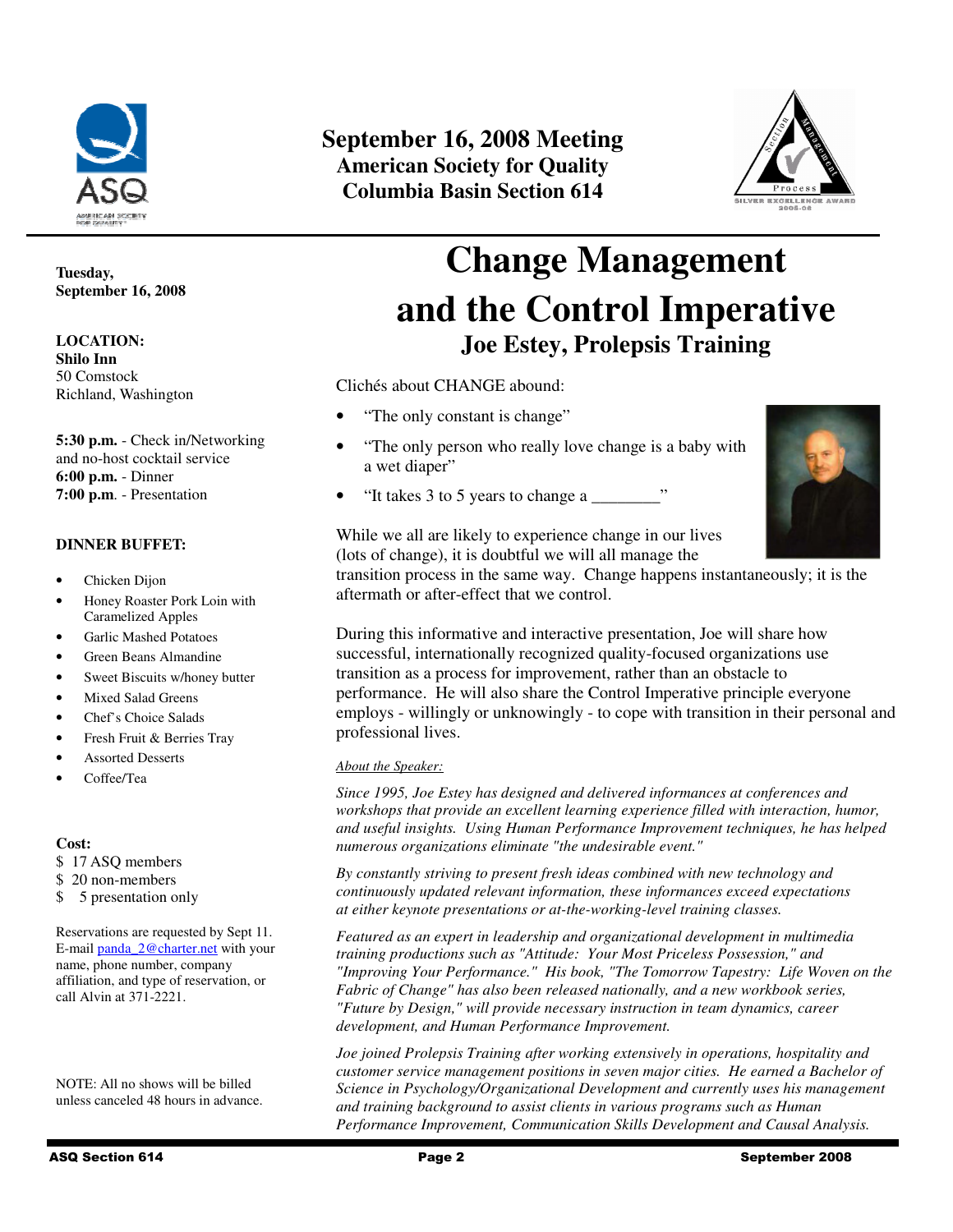#### **SECTION MEMBERSHIP**

As of August 4, 2008 we have 82 members in our Section. There were no new members joining the section in July. There were 15 past members who so far had not renewed for 2008-2009. We will send an email reminder to them to see if they would like to renew.

#### **SECTION 614 2008-2009 MEETING SCHEDULE**

#### **September 16, 2008**

Joe Estey "Tools for Transition" Shilo Inn

#### **October 14, 2008** Site Visit Kiona Winery

**November 5, 2008** Speaker from WSQA Speaker's Bureau "Creating Heart in Your Organization" Shilo Inn

**December 10, 2008**  Combined ASQ/NMA Dinner Meeting Richland Red Lion

#### **January 6, 2009**

Dennis Arter Auditing Topic Shilo Inn

# **February 3, 2009**

Marcia Daszko "Data Driven Decision Making" Shilo Inn

#### **March 3, 2009**

Steve Prevette "The Red Bead Experiment"

April – Site Visit – Location and date TBD

May 5 – TBD

June 2 – TBD

# **EDITOR'S NOTES**

Steve Prevette Fluor Government Group ASQ CQE

The leadership team was surprised to hear that Rich Higgins would be leaving the Tri Cities, but we all wish him well in his new job. As Joe Estey will point out in his talk this month, this is a time of change for many of us. For Rich, it is a new opportunity in a new location.

Alvin has agreed to move up from vice chair to the chair position. This does leave an opening for a new vice chair. If you are interested in volunteering to be vice chair (or for any other function for that matter), please contact any of the ASQ Section 614 leadership team.

I had a very good experience at the Voluntary Protection Program Participants' Association national conference in Anaheim CA. Dave Jackson (of Fluor) and I had a standing room only crowd of more than 200 people for our presentation on reducing injuries through human performance and leading indicators. Several other presenters at this safety conference made significant references to quality tools and quality management, with mentions of both Six Sigma and Dr. Deming.

I hope that all of the Section 614 members will find happiness and prosperity during the 2008-2009 season. We have some great topics lined up across a broad spectrum of quality principles. I also look forward to our time together as members, and networking with lots of quality discussions.

- Steve